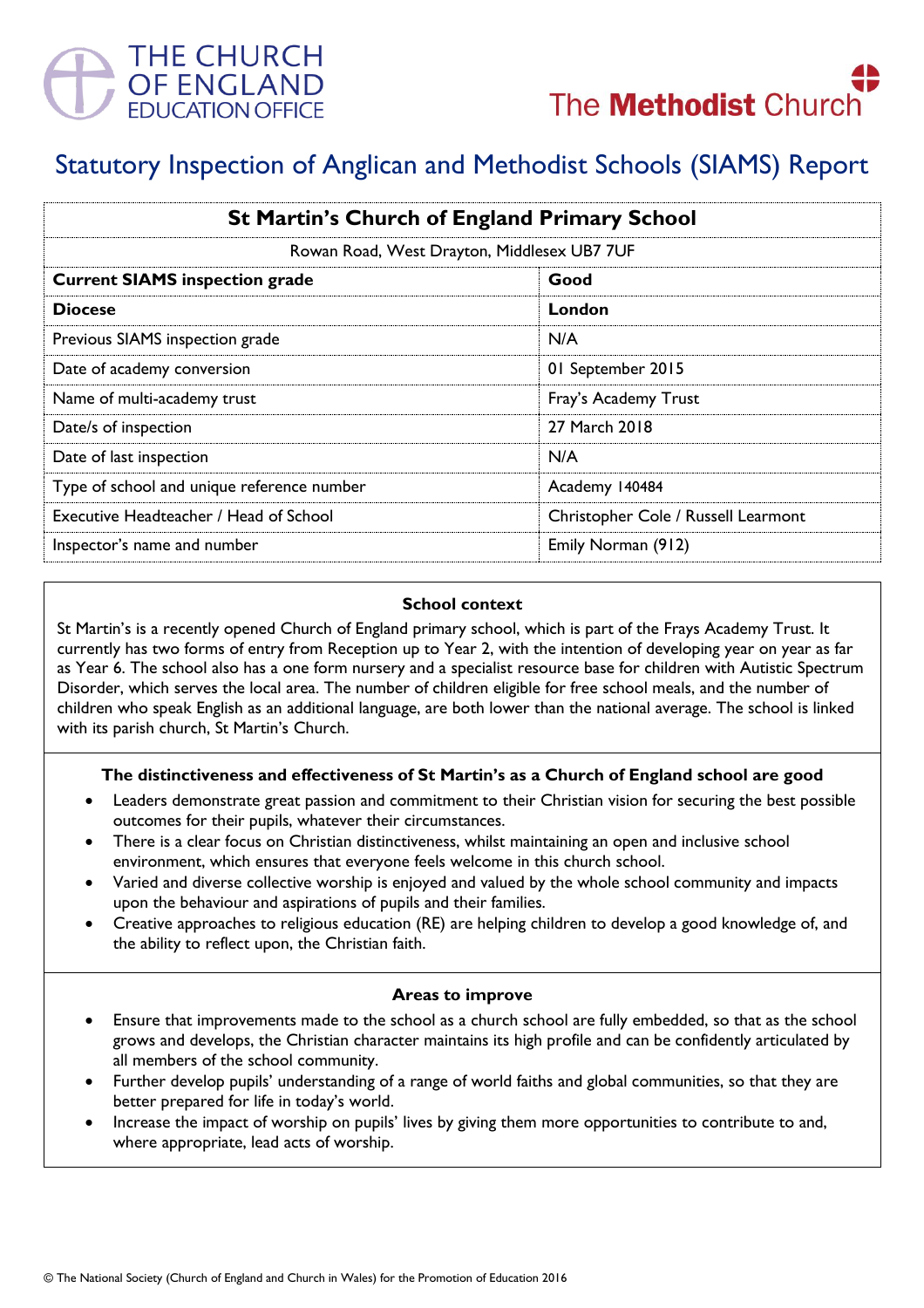# **The school, through its distinctive Christian character, is good at meeting the needs of all learners**

St Martin's school is completely committed to being a school which is distinctively Christian, whilst ensuring that it is open and inclusive to all. Parents and pupils of all faiths and none say they feel welcome and included, whilst also valuing what the Christian character and the school's Christian values bring to their lives. The school's vision to deliver excellent primary education in the context of its Christian founding principles is resulting in particularly strong outcomes for children in the Early Years, and a commitment to improving outcomes across Key Stage 1, so that all children can 'realise their God-given potential'. The school's eight Christian values are well-known by even the youngest children because of the simple pictorial way in which they are displayed, and the teaching that has taken place around these. Pupils are developing their ability to articulate the difference the values make to their lives, for example how trust and forgiveness help to 'make me trust my friends again after they have done something wrong', and 'trust yourself – if you have done something wrong, you can ask God for forgiveness'. Parents also speak about the impact these values have on their children's attitudes and behaviour, and how they too reinforce the Christian values at home. The school's approach to managing pupils' behaviour, including pupil exclusions, and attendance is based on its Christian character and their core belief that 'every person is loved and accepted by God'. There is a strong emphasis on empathy with pupils, and ensuring that pupils get the support they need. As a result, pupils' spiritual, moral, social and cultural (SMSC) development is well-attended to. The school's creative approach to developing pupils' spirituality, in partnership with the parish church, means that pupils of all abilities – including those with profound needs – are able to engage in prayer and reflection in their own way. The 'Easter Experience' seen during the inspection, for example, gave every child the opportunity to explore the Easter story in a tactile, visual and experiential way. Prayer corners in each class also demonstrate the age-appropriate approaches to prayer that are employed by the school to develop pupils' emerging spirituality. Pupils conduct themselves very well around the school because they are aware of what is expected of them, and their parents clearly link this behaviour to the school's Christian values. Pupils speak enthusiastically about how much they enjoy learning about other faiths and there is a clear respect within the school for different cultures and religions. The school rightly acknowledges that it could still do more to develop pupils' understanding of global communities and to deepen children's knowledge and understanding of a range of world faiths. Pupils' knowledge of Christianity, however, is secure and they understand what it means for a Christian to 'follow in Jesus' footsteps'. They can directly link what they learn in RE to their need to be kind and respectful to others. RE and the school's Christian character are also significant in raising pupils' aspirations and older pupils speak about their dreams and hopes for their lives after St Martin's.

# **The impact of collective worship on the school community is good**

Worship at St Martin's is fun, varied and enjoyed by the whole school community. The creative ideas of the vicar, head of school and collective worship leader combine to give pupils a broad experience of Anglican worship, and an age-appropriate understanding of the Bible. It is clearly an important part of the life of the school, with a high priority in the school's timetable. Pupils from the Oasis resource unit are able to take part in worship, because the school makes sure that worship is as inclusive as possible. All of the teaching staff are expected to lead worship, and this further increases the range of styles the children experience. Children visit the church every week and are developing their understanding of the life of Jesus, St Martin and elements of Anglican practice. They are familiar with 'the Father, Son and Holy Spirit' in the context of worship and can talk about a number of Bible stories and Christian festivals. Pupils learn about behavioural expectations through worship, and the links with the school's Christian values, British Values and biblical teaching helps them to be kind and respectful to each other. They receive awards for this, which spur them on to conduct themselves sensibly in school. As a result of their worship, pupils engage in charitable and social action projects in the local community and have high aspirations for their own futures. The themes in worship have been adapted from the academy trust's plans to make them relevant and appropriate for the children at St Martin's. They give pupils the opportunity to gain a thorough understanding of the life of Jesus and the beliefs of the Christian faith. Pupils speak very enthusiastically about opportunities to get involved in worship and love lighting the candle and saying prayers. They would like to contribute more to leading acts of worship and the school agrees that this is an area they could develop further. Prayer corners in classes help pupils to pray in a way that is appropriate for them, with 'sorry strings' and areas for children to write their own prayers, which they do with sensitivity. Leaders have a very clear idea what worship is like because they observe and evaluate it. They also seek out feedback from staff and pupils to ensure that their needs are being met through worship. Parents are engaged through home-school projects, such as a posada which went from home to home, and increasing opportunities to attend school worship.